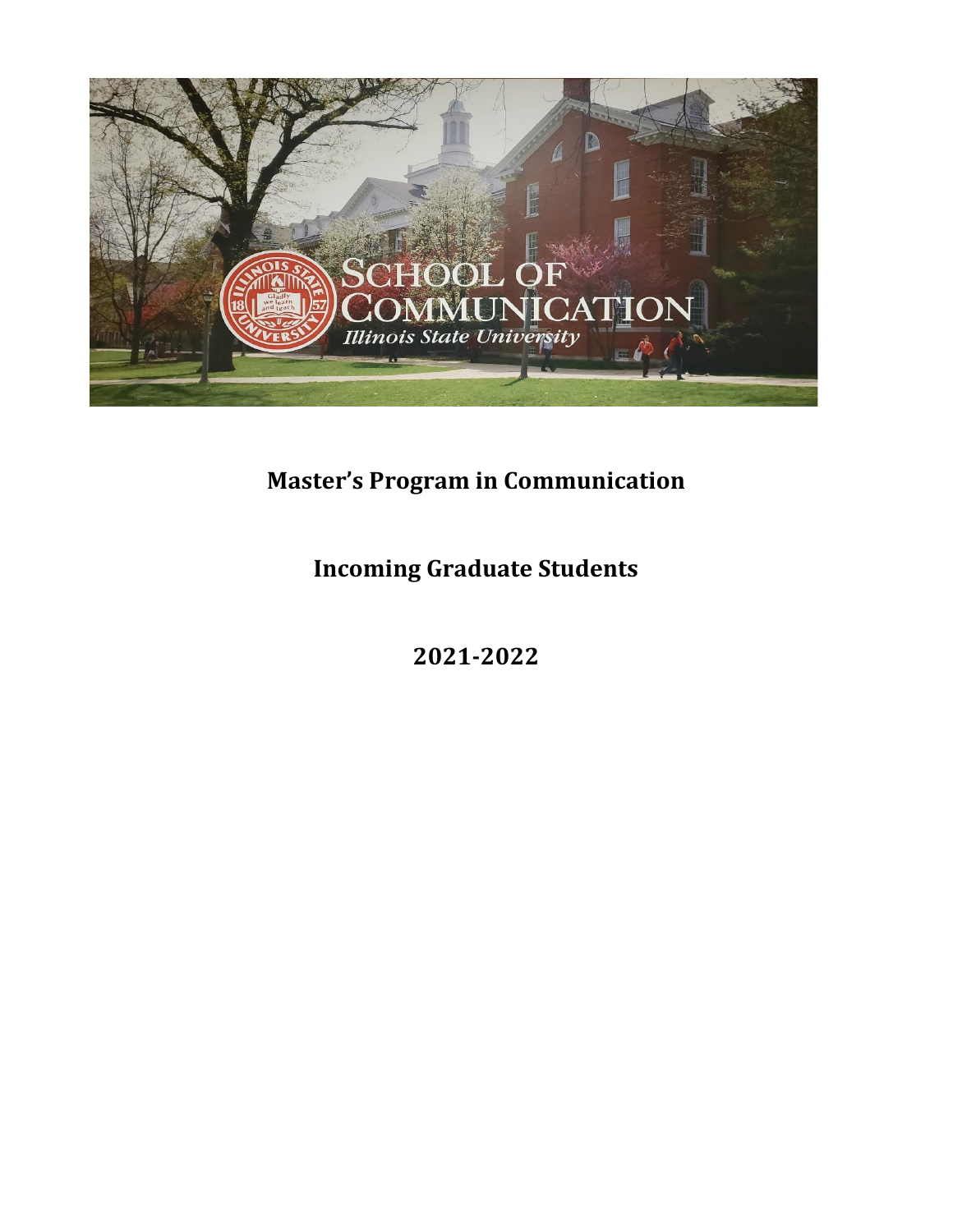

My name is **Ismail Cem Addemir**, but you can call me Ishmael. I received my A.A. degree from College of DuPage before obtaining my B.A. last spring from North Central College in Philosophy and Communication Studies. In communication, I am drawn to the interdisciplinary theoretical frameworks used to analyze the impact language has on shaping culture and society. My interests include Media Criticism, Rhetorical Criticism, and Intercultural Communication. Also, I plan on pursuing my Ph.D. Beyond the academic world, you may catch me longboarding around town, or find me reading philosophy/sci-fi while drinking a Turkish coffee.



I am **Tom Arbogast**, and I am a native Illinoisan and currently live in Normal. I have attended Western Illinois University (political science & public administration) and the University of Kansas (education). I am most interested in mass communication, organizational communication, and public relations. I applied to this program because of its reputation and because it provides me the flexibility to continue working as an IT professional while pursuing a master's degree in communication.



My name is **Jessica Barringer**. I am from Clinton, which is about 30 minutes south of ISU. I graduated from Illinois Wesleyan with a bachelor's degree in English (Writing Concentration). I currently work in the ISU College of Ed. as an assistant to the associate dean, and I have also worked in corporate communications for the insurance industry. I am also a freelance copy editor. I am interested in Organizational and Instructional Communication, and I would also like to further explore how the evolving use of technology can impact communication efforts.



I'm **Aelsa Butler Woods**, and I'm excited to join the School of Communication as a graduate student! I studied music in undergrad with the goal of someday working in orchestra administration. I loved ISU when I was here to get my first degree, so I was thrilled to have the opportunity to come back. I can't wait to integrate knowledge in a new area into my work in the music field! I live in Bloomington with my husband, stepson, and pets.



My name is **Joshua Crockett**, and I was born and raised in LaSalle, IL but journeyed to BloNo to attend Heartland Community College where I transferred to ISU from. I earned my B.S. in Political Science with a minor in Civic Engagement and Responsibility from ISU this past May, and I can't wait to begin my graduate studies. I have a (probably unhealthy) love and passion for political communication because even the boring nuances and details of government policy require the ability to tell a story about who we are and what we value.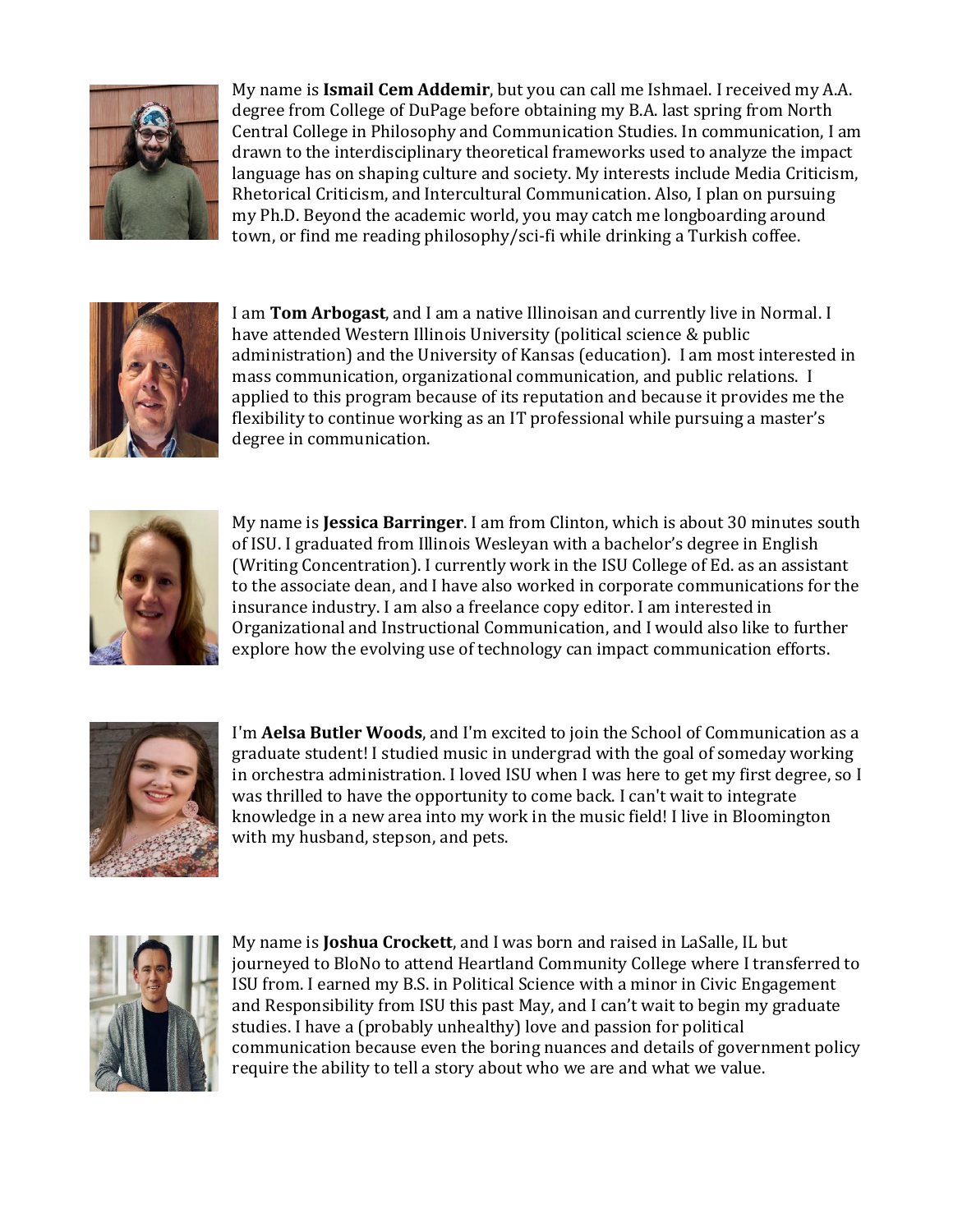

My name is **Kristen Dehart**, I was born and raised in the Bloomington/Normal area and got my Bachelors in IMC at Illinois State University. I currently work fulltime at State Farm Insurance Companies as an acquisition specialist. In the future, I want to be in PR and figured continuing my education would be the next logical step!



My name is **Emily Deppermann**, and I graduated from Illinois State with a BS in Public Relations in December 2020. My interest in and passion for PR is what inspired me to apply for this program. Originally, I am from Glasford, IL, which is a very small, rural town about an hour from Bloomington-Normal. During my undergrad experience at ISU, I was president of ISU's student chapter of the Association for Women in Communication, and now, I am still involved with the organization as a Director on our National Board. I am also a communication graduate assistant in the Office of Alumni Engagement!



My name is **Tristin Evans**! I am from a Kearns, Utah (it's just outside of Salt Lake so basically, I am from Salt Lake). I attended Utah State University where I received my Bachelor's in Communication Studies! I spent my first two years of college at the College of Southern Idaho where I received my Associate's Degree and played collegiate softball for two years. My areas of interest include family and interpersonal communication. I applied to ISU because one of my mentors went here and because ISU has one of the top programs! I love just about any sport and love being outside! If anyone knows of a slow pitch team that needs an extra person let me know.



My name is **Ertemisa** [air-teh-mee-sah] **Godinez**, but I go by Temisa for short. I graduated from ISU in 2018 with my bachelor's degree in Organizational and Leadership Communication and a Sociology minor. I'm excited to return to ISU for my master's degree to increase my skillset and expertise to launch myself into a career in training and development. I love reading, listening to podcasts, and drinking as much Fusion Brew as I possibly can. During quarantine I got married, started a podcast with my sister, and started practicing aerial silks.



My name's **Mary Katreeb**, and I'm from the San Francisco Bay Area, CA. I just graduated in May from California State University, East Bay with a Bachelor of Arts in Communication Studies, emphasis in Media Studies. I am interested in rhetoric, civic engagement, and mass communication. After this program, I intend to pursue a Ph.D. because my ultimate career goal is to be a professor at a fouryear university. A fun fact about me is that I'm a lifelong martial artist with a black belt in nontraditional Taekwondo and MMA.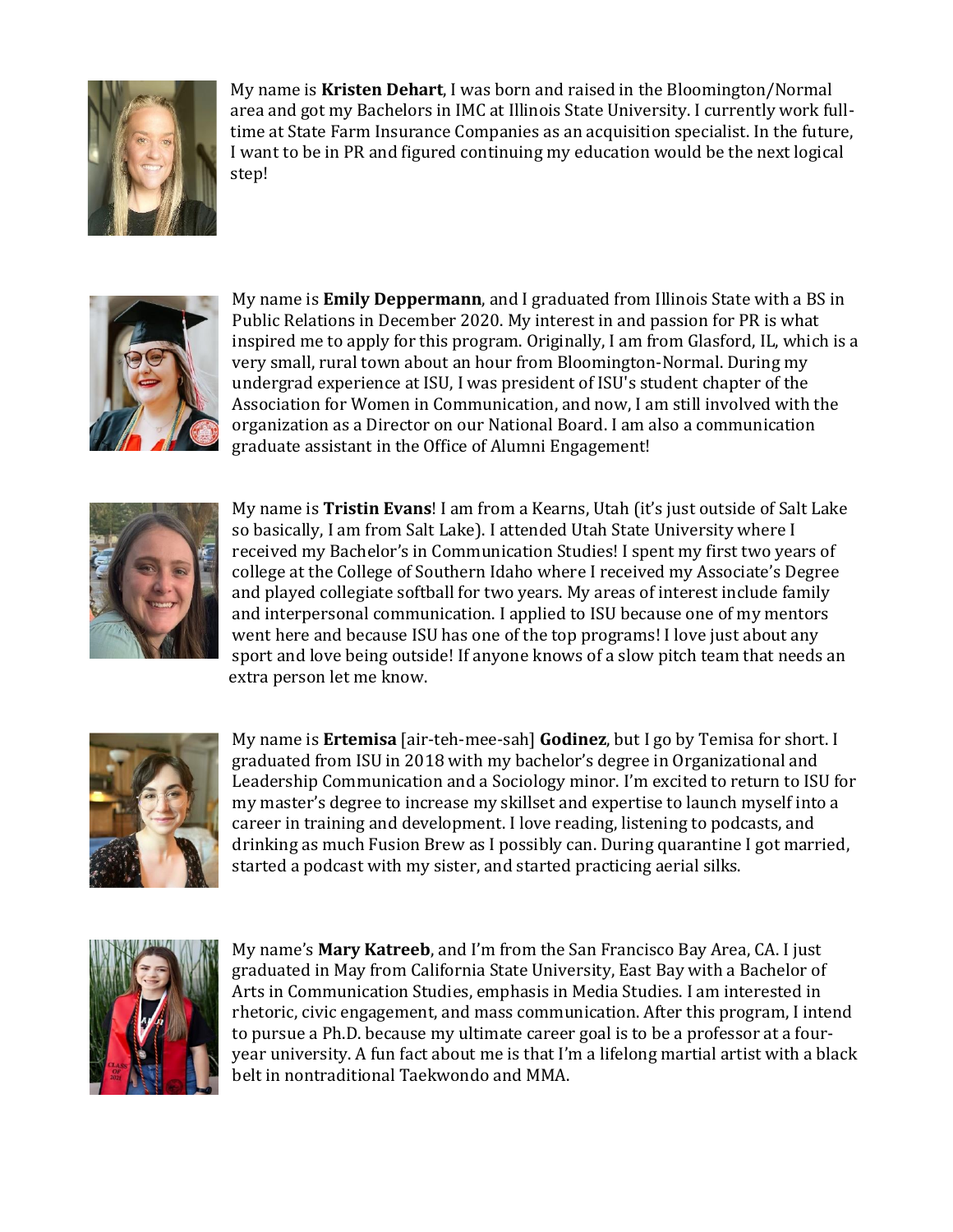

My name is **Kaylin Lane**, and I currently reside in Morton, IL. I earned my Bachelor's Degree in Public Relations at ISU in May and enjoyed the atmosphere of the School of Communication, so I applied to the graduate program. My academic area of interest is media writing. I am excited to gain more knowledge and experience in this area and others. After obtaining my master's degree, I plan to work as a professor. My dream is to work as a professor near the ocean, with the people and pets I love most.



My name is **Shelby Limbach** (She/Her), I'm originally from Indianapolis and graduated from Augustana College with a bachelor's in Political Science and Communication Studies. I'm so excited to continue studying communication and getting to be a GTA – especially as we transition back to in-person after the crazy year we've all had. My particular favorite areas of communication are mass communication and rhetoric. In my free time you can find me out on a run, reading a book, binging something on Netflix, or hanging with friends.



I'm **Gladys Momade** from the Volta Region in Ghana. I have a Bachelor's Degree in Communication Studies from the University of Cape Coast in Cape Coast, Ghana. I am very much interested in public relations, rhetoric, and interpersonal communication which is why I applied to the School of Communication at the Illinois State University. The master's program here is highly ranked, I'm learning from the best faculty and yes, I'm already enjoying my time here at ISU.



My name is **Taylor Newswander**, and I am from Aledo, IL (which is in the middle of nowhere about 2 hours northwest of ISU). I received my bachelor's in Public Relations with a minor in Political Science from ISU in December 2020. I enjoy interpersonal communication, but I have a soft spot for communication theory in general. Bloomington-Normal has been a great home to me for the last 4 years, and I am excited to continue to live, work, and study here for a couple more years with new and old friends and classmates alike.



I am **Curren O'Connell**. I graduated from Northern Kentucky University in May 2020, where I received my bachelor's in Electronic Media & Broadcasting. I will be moving to Illinois from Rhode Island where I spent a year of my COVID Quarantine. I am excited to be pursuing the mass media discipline within the communication program at ISU. I applied for the program to expand my knowledge of mass communication as it pertains to media outlets, such as radio, news, and social sites.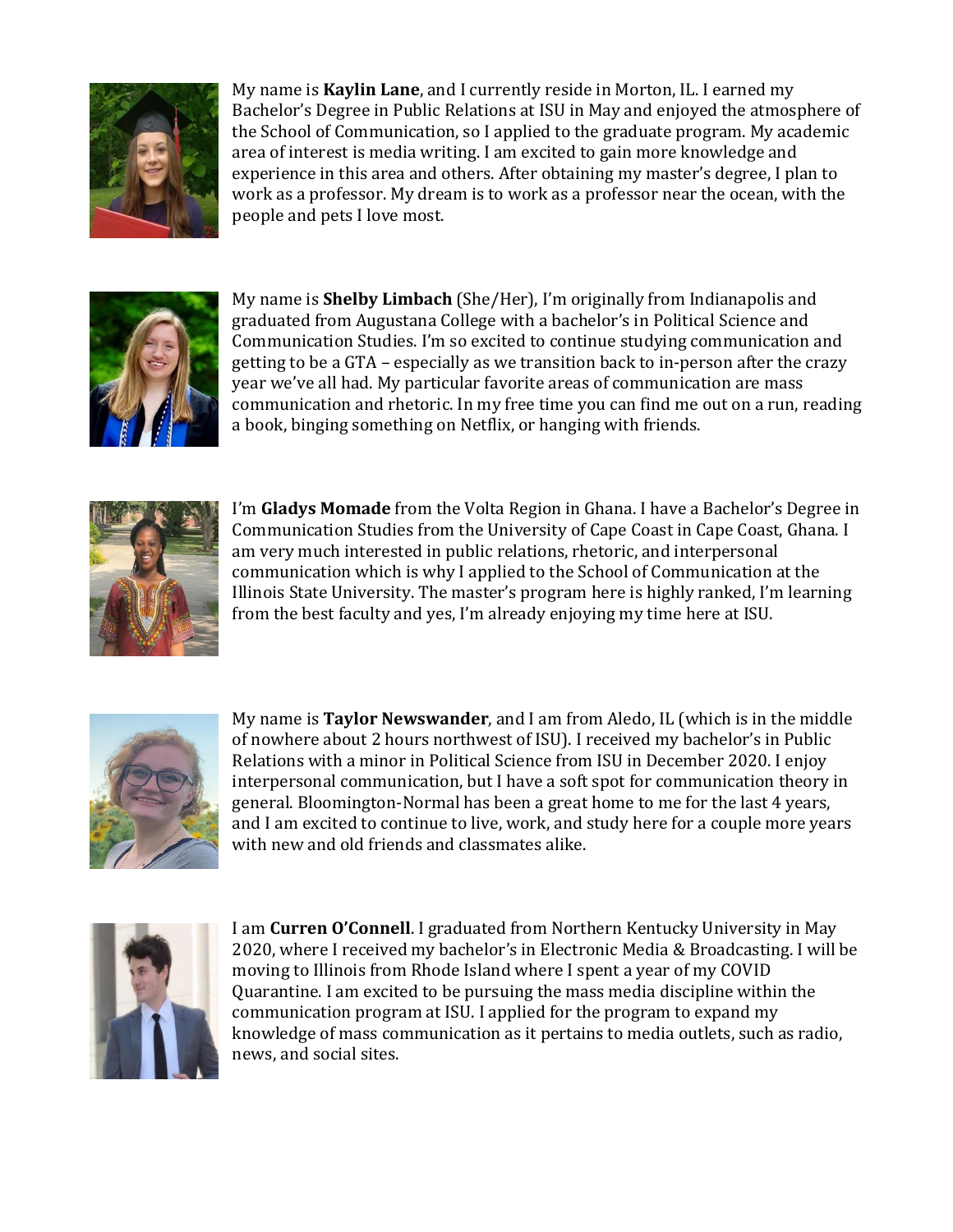

My name is **Courtney Ossola**. I am from Granville, IL, and earned my Bachelor's degree in Graphic Design from ISU in May 2020. Due to the pandemic and my own mental health, I took a gap year following graduation to refocus my energy. I decided to apply to the master's program because I wanted to develop myself further as a writer and an academic. I'm most interested in studying mass media. In my free time, I love to knit, do yoga, watch movies, and spend time with my two (perfect) cats.



My name is **Austin Otey**, and I am a lifelong resident of Bloomington-Normal. I graduated from ISU in December 2020 earning my bachelor's degree in organizational and leadership communication. My academic interests include interpersonal communication, health communication, public speaking, and rhetoric. I am pursuing my master's degree in order to make myself a more competitive employment candidate. I'm a big supporter of St. Jude Children's Research Hospital, and would love to work for this organization one day. I enjoy golfing, watching movies, spending time with family, and kickin' it with my three legged dog named Norm.



My name is **Liz Reed**. I'm from the Hocking Hills area of Southeastern Ohio and graduated from Marietta College in 2020. My major was strategic communication with an emphasis in organizational communication and PR with a minor in leadership studies and a certificate in health communication. My favorite topics are interpersonal and health communication. In my free time I love to bake, d0rink coffee, and hang out with my pets. I'm super excited to meet everyone and hopefully figure out my future career path.



My name is **Benjamin Brew Sam-Paintsil**. I come from Ghana in the Central Region. I graduated from the University of Cape Coast, Ghana in October 2020 with a Bachelor's in Communication Studies where I minored in French and Ghanaian Language for two years. I am excited I'll be spending the next two years of my life at ISU. I've been exposed to several areas of Communication, but I am passionate about concentrating on Public Relations and Organizational Communications. In my free time, I love to travel and hang out with friends.



I'm **Nick Steinmetz** (he/him)! I was born and raised in South Florida and spent the past four years at George Mason University in Fairfax, Virginia. My communication interests include rhetoric, political communication, and media studies. I applied to ISU's communication program because of its great reputation!! When I'm not doing academic work, you can find me listening to showtunes, predicting senate races or watching Survivor!